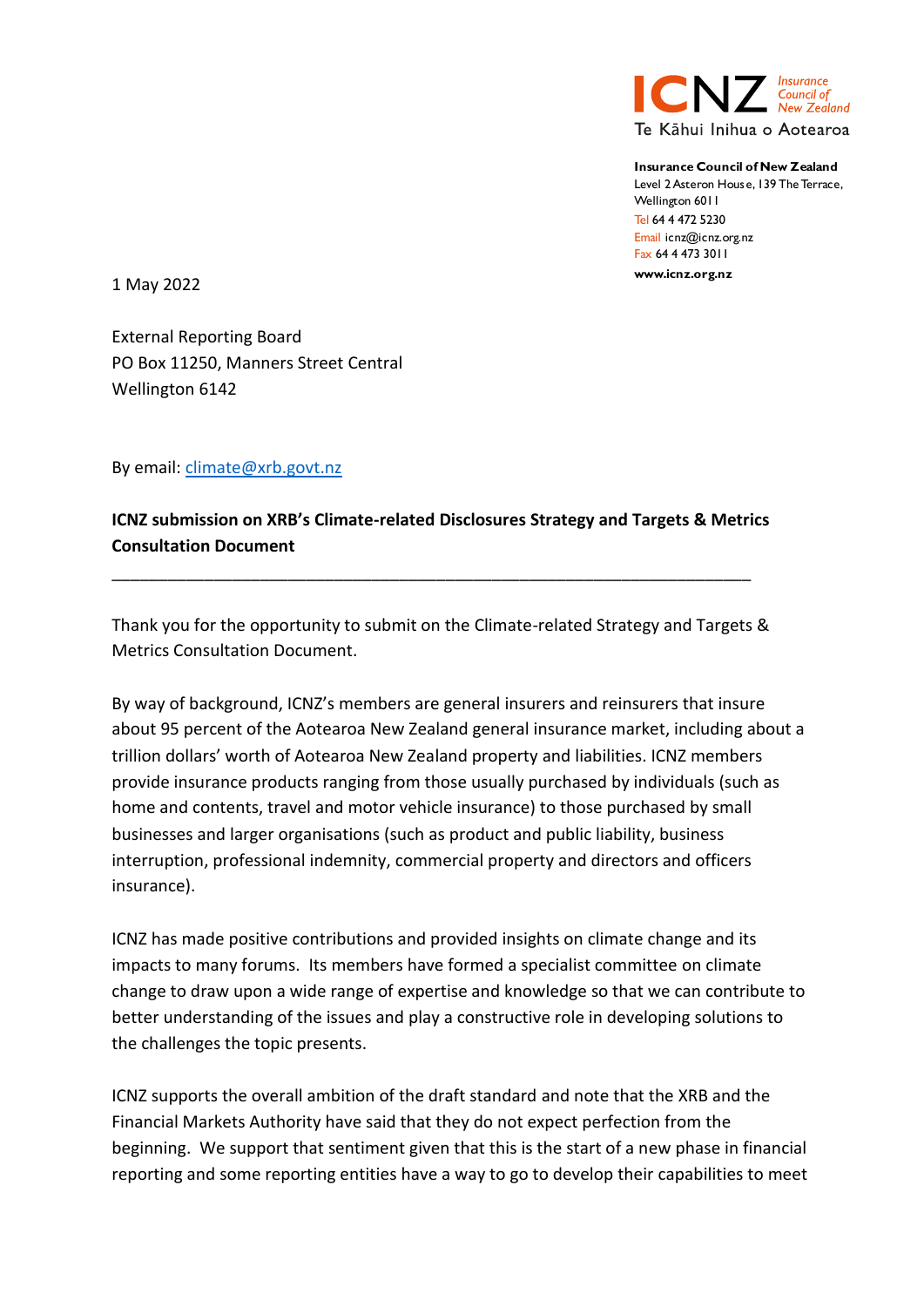climate change disclosure obligations. For this reason, our submission focuses on areas where we believe more clarity and time will be required to provide more meaningful reporting and higher quality data for primary users. Please contact Tim Grafton (tim@icnz.org.nz) if you have any questions on our submission or require further information.

We highlight five key areas where we seek change or greater clarity and guidance.

- 1. Clarity around the meaning of climate-related impacts as to whether this relates to all climate impacts or only climate change impacts and if the latter, recognition of the challenge and complexity this presents for meeting reporting obligations and the implications for financial audits in areas where assurance is not required by the standard.
- 2. A more graduated approach to reporting the impacts of climate change on financials. We propose that year one would permit qualitative reporting, year two would require *actual* quantitative impacts and year three would require *actual* and *potential* quantitative impacts. Greater guidance and clarity around 'actual' and 'materiality' may mitigate the need for this approach.
- 3. An adoption provision for the disclosure of Category 15 Scope 3 emissions with respect to underwriting portfolios in recognition of the lack of an accepted methodology and the complexity inherent in gathering data in the timeframes expected.
- 4. Materiality –A shorter and more precise definition of materiality with a balance between meeting primary users' needs and what CREs can reasonably be expected to consider as material given the information available to them at the time of disclosure. More guidance with examples would assist.
- 5. Broaden the definition of "capital" to "capital deployment and operational investment" to better capture the full range of activity deployed on climate change impacts.

### **Over-arching comments**

ICNZ supports making climate-related disclosures. Disclosure informs primary investors about climate risks and supports the efficient allocation of capital to support a smooth transition to a net-zero carbon economy. The integration of climate risks into an organisation's overall strategy with supporting metrics and targets will help inform climate reporting entities (CREs) themselves about the risks and opportunities open to them, and how they are managing those risks or achieving the opportunities they have identified. It is noteworthy that insurers are significant investors and therefore are primary users too. From this dual perspective, we see a careful balance needs to be applied to determine how much information is both necessary and sufficient to inform a primary user's decisions, and what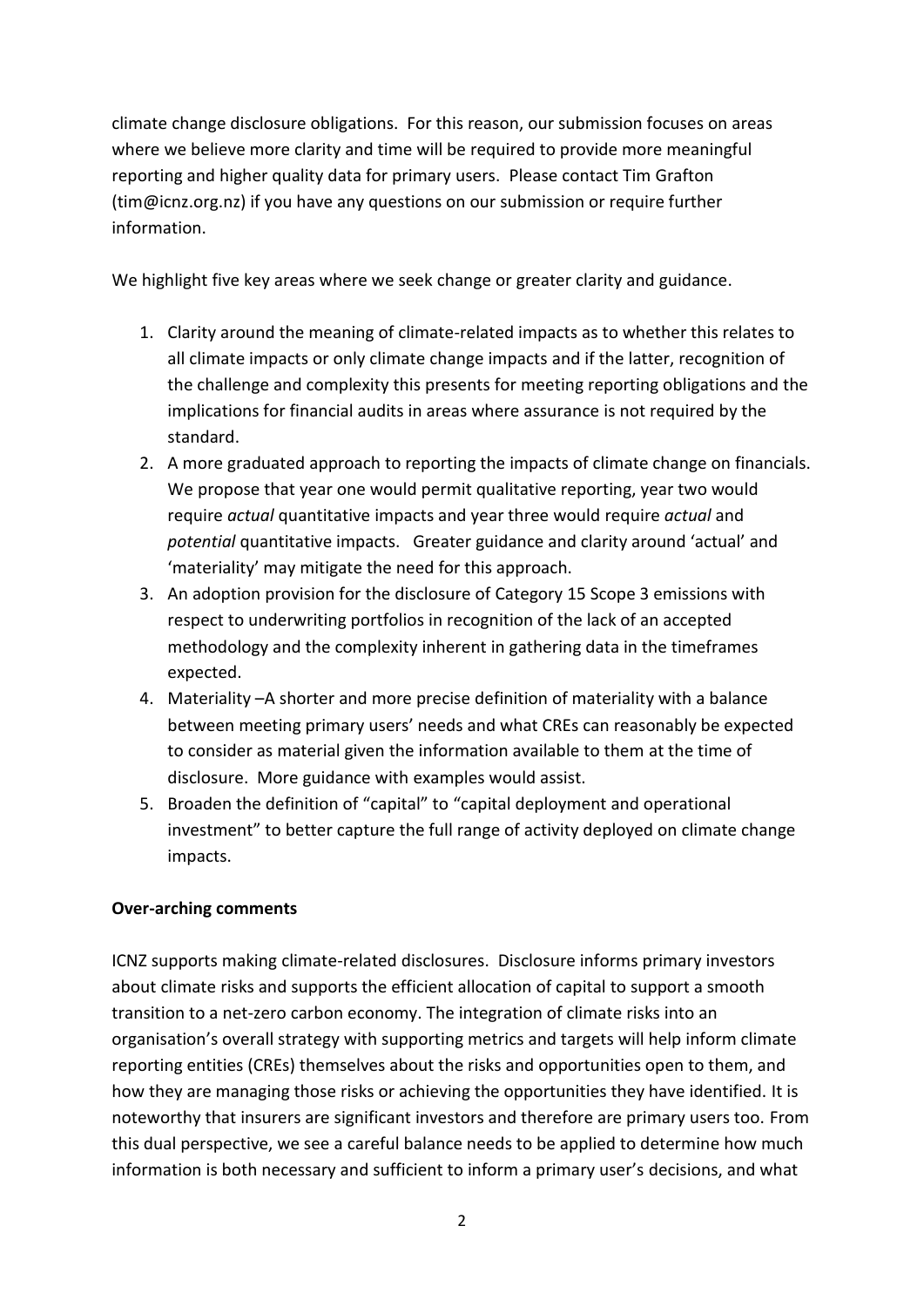can reasonably be expected of CREs when starting on the journey of climate disclosure. ICNZ members in particular recognise the need to focus more on climate change and emissions reduction, given the effect we are already seeing through increasingly severe and frequent weather events. Our feedback here is not intended to detract from the level of ambition, and our country's net zero goal, but to manage the technicalities around reporting of this information for CREs.

The draft Strategy and Targets & Metrics standard requires broad and detailed disclosures. We reference in particular the definition of materiality in terms of the breadth of disclosure, combined with TCFD guidance which suggests CREs should stray on the side of disclosure, to indicate that there is little that ought not be disclosed. At the same time, some of the XRB's specific requirements to disclose potential impacts on cash flows, financial statements and financial performance demand a lot of detail that will be extremely challenging to provide at the outset. Overall, the XRB's draft is weighted to requiring the maximum information to be disclosed from the outset in most instances. We question whether the XRB has fully anticipated how much work and resource this will require of CREs, many of whom will be starting from a reasonably immature base. We acknowledge that XRB in its deep-dive sessions that have supported the release of the draft have provided examples that reflect brief, high-level reporting and have stressed that perfection is not expected from day one. Even so, there is evidence from overseas that where entities who are already reporting under the TCFD framework have struggled with some aspects. This ought to be a signal not to expect too much too soon from CREs and to stray on the side of providing more guidance and more time to implement some aspects.

One of the consequences of the expected level of disclosure will be to create tensions between what is commercially sensitive to support a competitive market and what is needed to inform primary users. While there is guidance from the TCFD on managing such tensions, the broader, more detailed requirements that the XRB has outlined especially with regards to actual and potential financial impacts, will bring this to the fore from the outset of reporting. We would also recommend more guidance and examples to assist CREs to get the balance right between confidentiality and disclosure.

We note where the XRB's approach departs from international approaches adopted by either the TCFD or TRWG frameworks. New Zealand's insurance market is supported by offshore parent companies who play a vital role in supplying sufficient capital to support the higher levels of risk that New Zealand faces. We recognise that the XRB are aiming to future proof disclosure requirements as much as possible, but we would recommend this be done in a way that aligns as far as possible with current international best practice. We believe it will be important to ensure that any standard also meets the new global baseline which will be created by the ISSB's current consultation on climate and sustainability-related disclosure standards.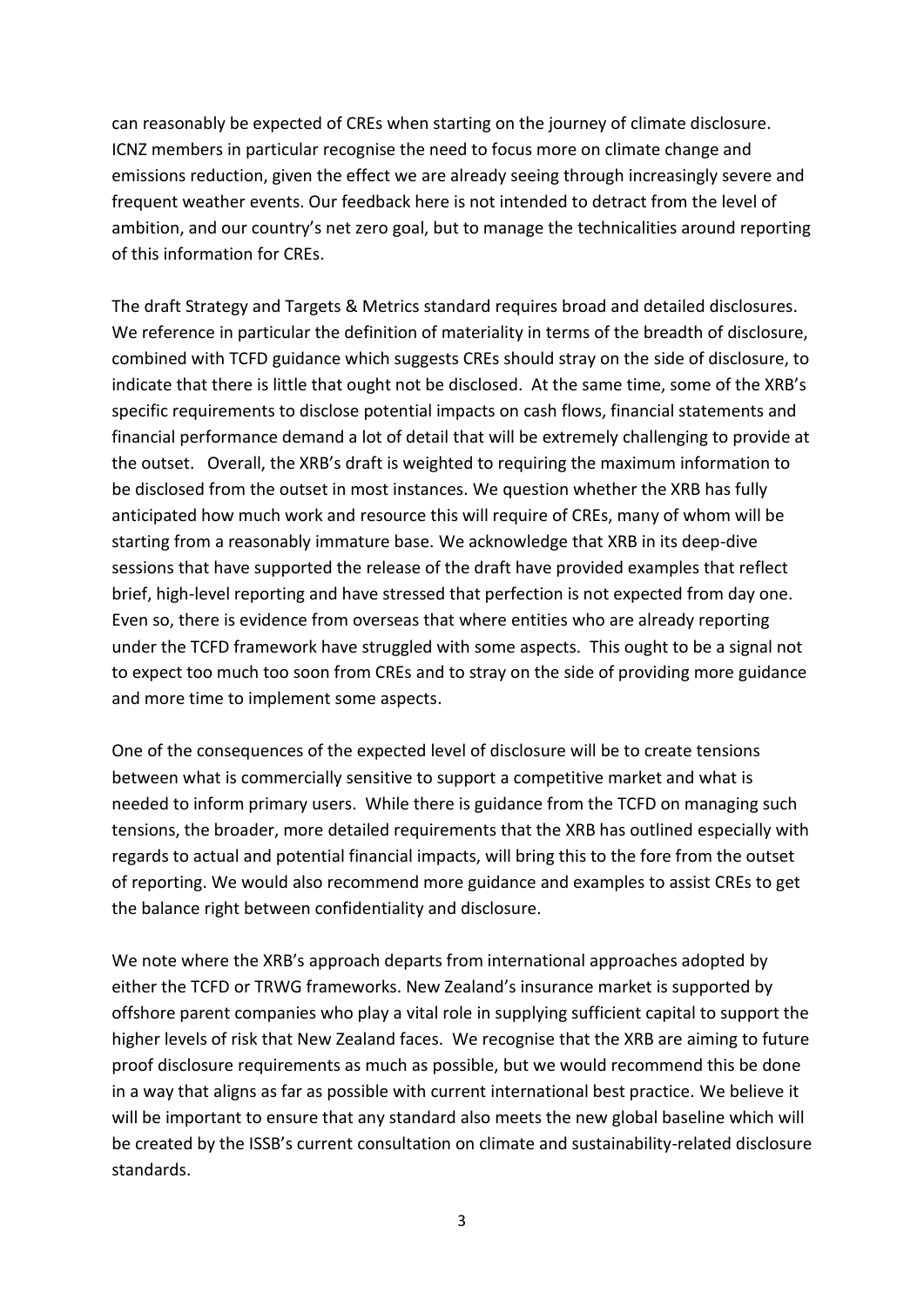To alleviate the challenges outlined above, we recommend amendments to the adoption provisions to permit a graduated disclosure of quantitative financial data over three climate statements. The second climate statement would require actual quantitative data with actual and potential quantitative data required from the third year. This is discussed in more detail below.

As noted, the insurance sector in its role as an investor is a primary user as well as an underwriter. ICNZ acknowledges that Scope 3 emissions, particularly underwriting and investment emissions will make up the largest portion of our emission sources across general insurers. We are committed to understanding these emissions across the insurance sector, but guidance and taxonomy for carbon foot-printing of these portfolios (absolute and carbon intensity) is still under-developed. We acknowledge the contribution by the Partnership for Carbon Accounting Financials (PCAF), the GHG Protocol and the CRO Forum and others which provide assistance in calculating GHG Scope 3 emissions. However, insurers are also underwriters of risk, including climate-related risk, and we note there is very limited<sup>1</sup> international guidance on how to calculate Greenhous Gas (GHG) Scope 3 emissions for underwriters. The general insurance sector underwrites over \$1 trillion of New Zealand's assets and liabilities. Accurate calculation of full value chain emissions from the outset will likely not be possible. Disclosing only some of the value chain emissions may mislead primary users and reduce comparability. The fact that an assurance regime does not apply in the first year offers limited relief from this. While we recognise the standard allows for omissions when explained, we also recommend a graduated approach in regard to underwriting within Category 15 of Scope 3 in particular through a specific adoption provision which we address below.

### **Response to specific XRB Questions**

Our responses to the questions posed in the Issues Paper are set out below. **Q1. Do you think the proposed Strategy section in NZCS1 meets primary user needs?**

As noted, we question whether there has been an assessment of whether the breadth and depth of disclosure goes beyond meeting primary user needs particularly with respect to the infancy of this regime, the absence of forthcoming XRB guidance, and evidence that offshore those who are reporting under the TCFD framework are struggling to meet all aspects. So, while we believe that the draft will meet the usefulness test for primary users, we believe it exceeds what is required at this stage of the reporting regime in particular areas. We identify these areas in response to subsequent questions.

 $1$  PCAF has just released (March 2022) a scoping document that identified the significant challenges insurers face in calculating Scope 3 emissions for underwriters though it plans to release some guidance later in 2022. The Chief Risk Officers (CRO) forum has released high-level guidance https://www.thecroforum.org/wpcontent/uploads/2020/05/CRO-Carbon-Foot-Printing-Methodology.pdf but it too identified significant limitations and challenges for insurers.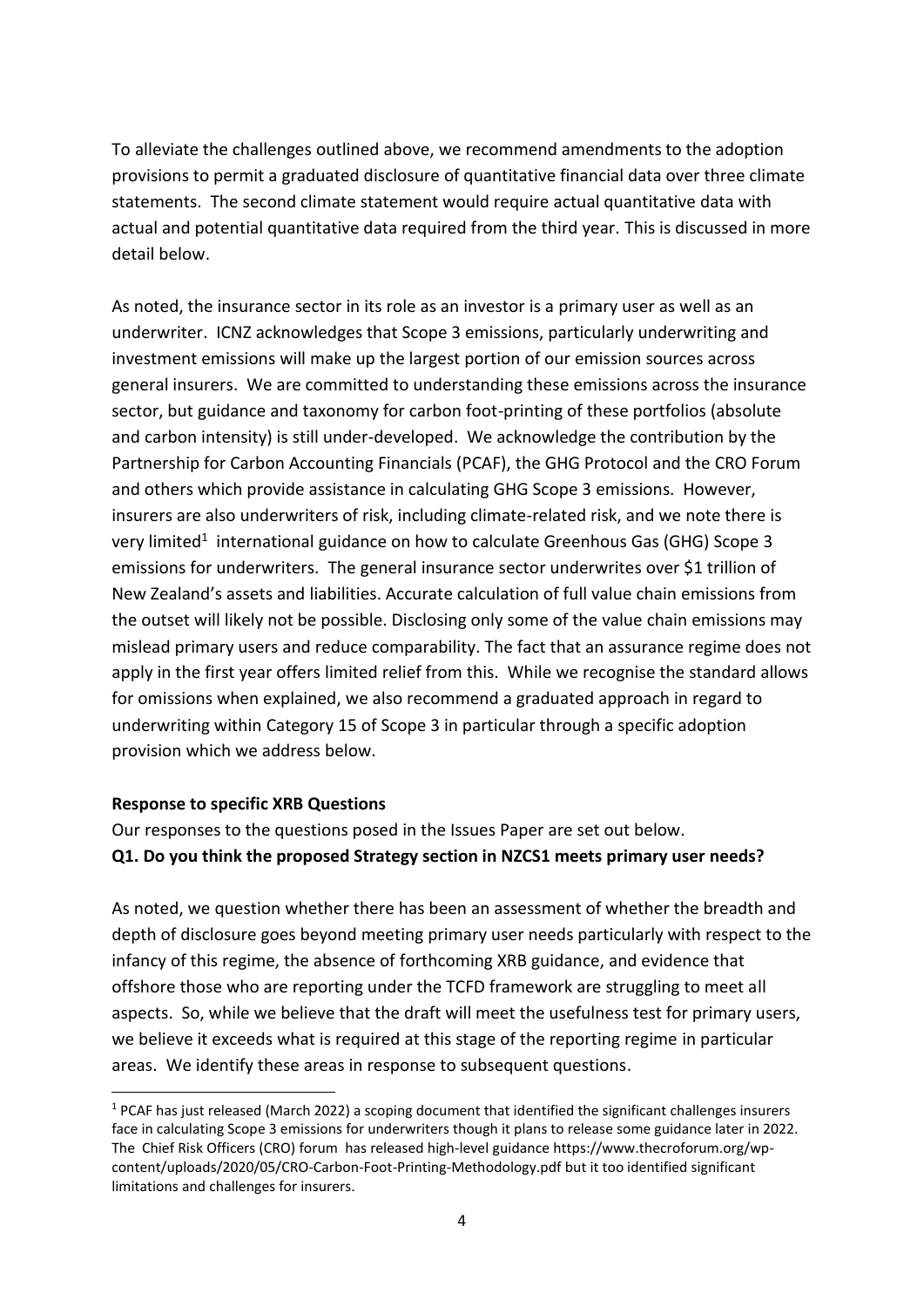With respect to Q1 a, b and c in relation to the clarity and lack of ambiguity of this section of the standard and whether it is adequately comprehensive and strikes the right balance between prescriptiveness and principles-based disclosure we offer the following observations:

We note an entity must include the following information when describing its climaterelated risks and opportunities (see paragraph 3(a)): (a) how it defines short, medium and long term and how the definitions are linked to its strategic planning horizons and capital deployment plans).

From an accounting viewpoint, "capital" spending is defined by quite narrow criteria while a lot of an insurer's spending on climate change is likely to be operational spending, for instance, if an insurer were to support customers by spending on flood mitigation, this would be regarded as capital for the customer, but operational spending for the insurer. In this instance, insurers would not be able to accurately describe this operational spending as "capital deployment". The same would apply to a lot of actions an insurer may undertake, such as, undertaking research or acquiring data in connection with climate risks. We recommend that a more helpful definition would be "capital deployment and operational investment" or similar to capture the activity more completely. The same comment applies to 5d as well as 4f in metrics/targets.

We note the requirement to disclose the actual impacts of climate-related risks and opportunities on an entity's business model, strategy and financial planning. It would be helpful if there were guidance on timeframes here, such as, whether 'actual impacts' are limited to the reporting year.

We note 5 (c) requires disclosure of the actual financial impacts of climate-related risks and opportunities on its financial position, financial performance and cash flows. Even though this part of the standard is not required to be assured, the fact that the disclosure appears in an annual report and may disclose financial figures, would require auditors of the accounts to comply with ISA (NZ) 720 (Revised). This raises questions about the amount of work and assurance auditors, who are not specialists in the area of climate-related risks, will be able to apply to this part of the annual report. It may also raise questions about the consistency of audits and comparability between CREs. Further guidance on the expectations of auditors in this area would be helpful.

We also recommend a more graduated approach to stepping into quantitative reporting of climate change impacts on financials. We propose that year one require qualitative reporting as a minimum, year two quantitative data on actual impacts (and qualitative reporting as appropriate) with year three requiring both *actual* and *potential* quantitative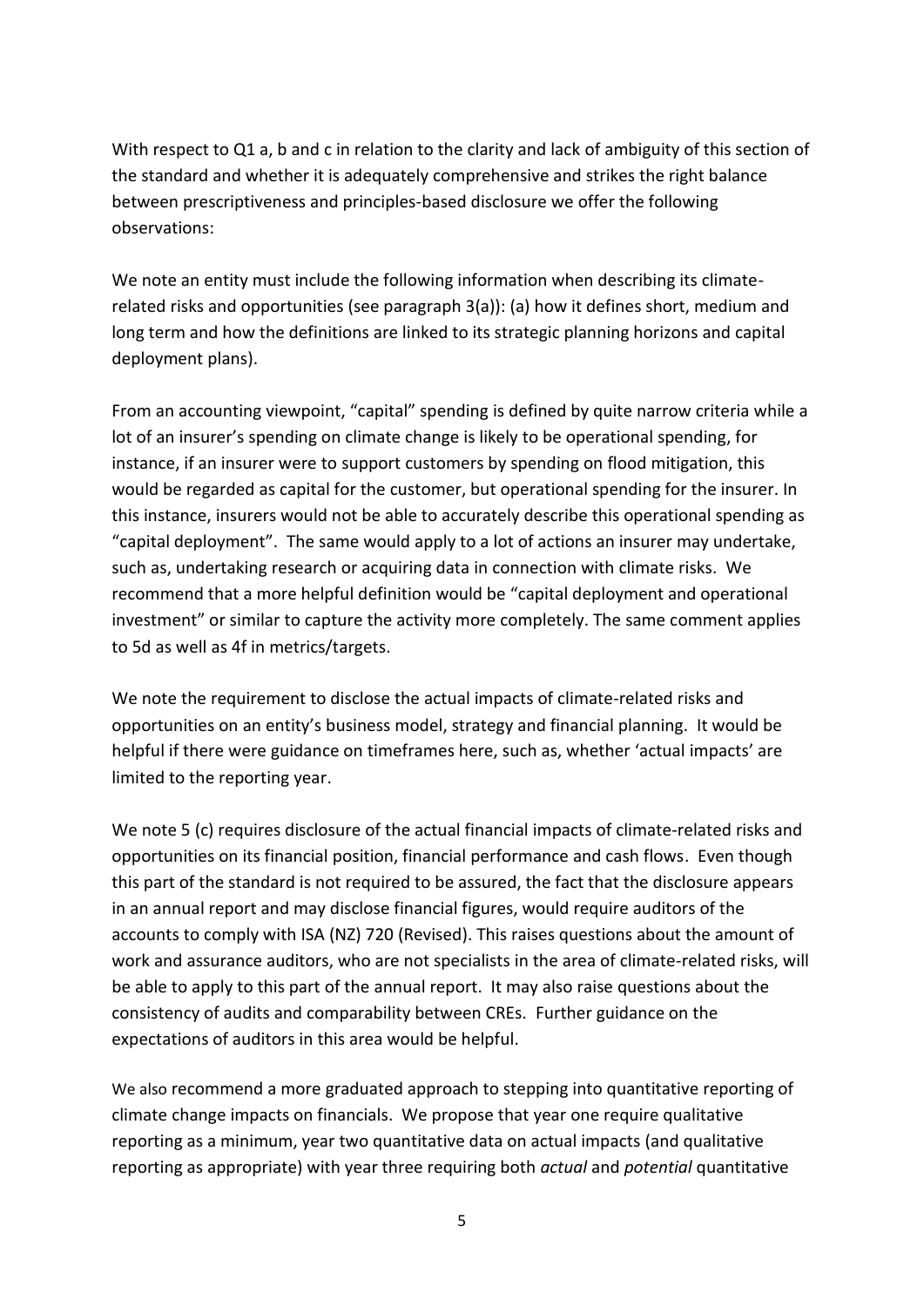impacts. The need for this approach would be mitigated by greater guidance and clarity from the XRB around its expectations of 'actual' and 'materiality'. Absent this clarification, we assume more onerous expectations that require a more graduated approach.

We seek further clarity on the definition of 'actual.' In particular, it needs to be clear whether the XRB expects reporting on the actual impact of climate-related events or the actual impacts due to climate change. For an insurer, it is easy to measure the impact of climate-related events, say on claims, but very challenging to measure the impacts of climate change, particularly on financial measures. The latter requires significant research into what losses can be attributed to climate change versus normal climate patterns. Similarly, challenges arise with respect to investments in trying to distinguish between changes in value arising from climate-related impacts and other market fluctuations. We believe more meaningful information could be provided such as requirements to provide information about climate-related investment exclusions, divestment decisions and climate friendly investments that have already been made. For these reasons, we recommend further targeted consultation with the insurance sector on climate-related disclosure followed by clear guidance.

In 7 a (iii) XRB is far more prescriptive than the TCFD in requiring scenario analysis to specifically address "policy assumptions, macroeconomic trends, energy pathways, carbon sequestration from afforestation and nature-based solutions and technology assumptions including negative emissions technology." We note the XRB sees this as important to their role in New Zealand's mitigation and adaptation planning as a heavily agriculture-based economy with significant land-use related emissions and sequestration. While XRB's rationale for this level of prescription is understandable, we recommend that the standard should remain high-level requiring CREs to identify what is material to their disclosure and to include in guidance the types of disclosure XRB expects to be included. This approach would enable XRB to add factors over time that it felt were particularly important to New Zealand without requiring a change to the standard.

In 7 a (iv), unlike either TCFD or TRWG, XRB wants disclosure of what modelling was used and why. XRB says that it included this to provide transparency to primary users on whether entities are making use of existing models. It also says this will help to ensure that entities are being driven by what is most appropriate for the particular analysis being undertaken in this context rather than using existing modelling that was designed for another purpose in a way it was not intended. Apart from the departure from TCFD and TRWG, we seek clarity from the XRB on how this disclosure should be managed. Often the models that are used are either proprietorial or used under a license agreement with commercial confidentiality provisions attached. It may be that the expectation is only a very high-level reference to the use of a particular model and if that is the case clarification of this point would be helpful. In any event, there should be sufficient information provided in the other disclosure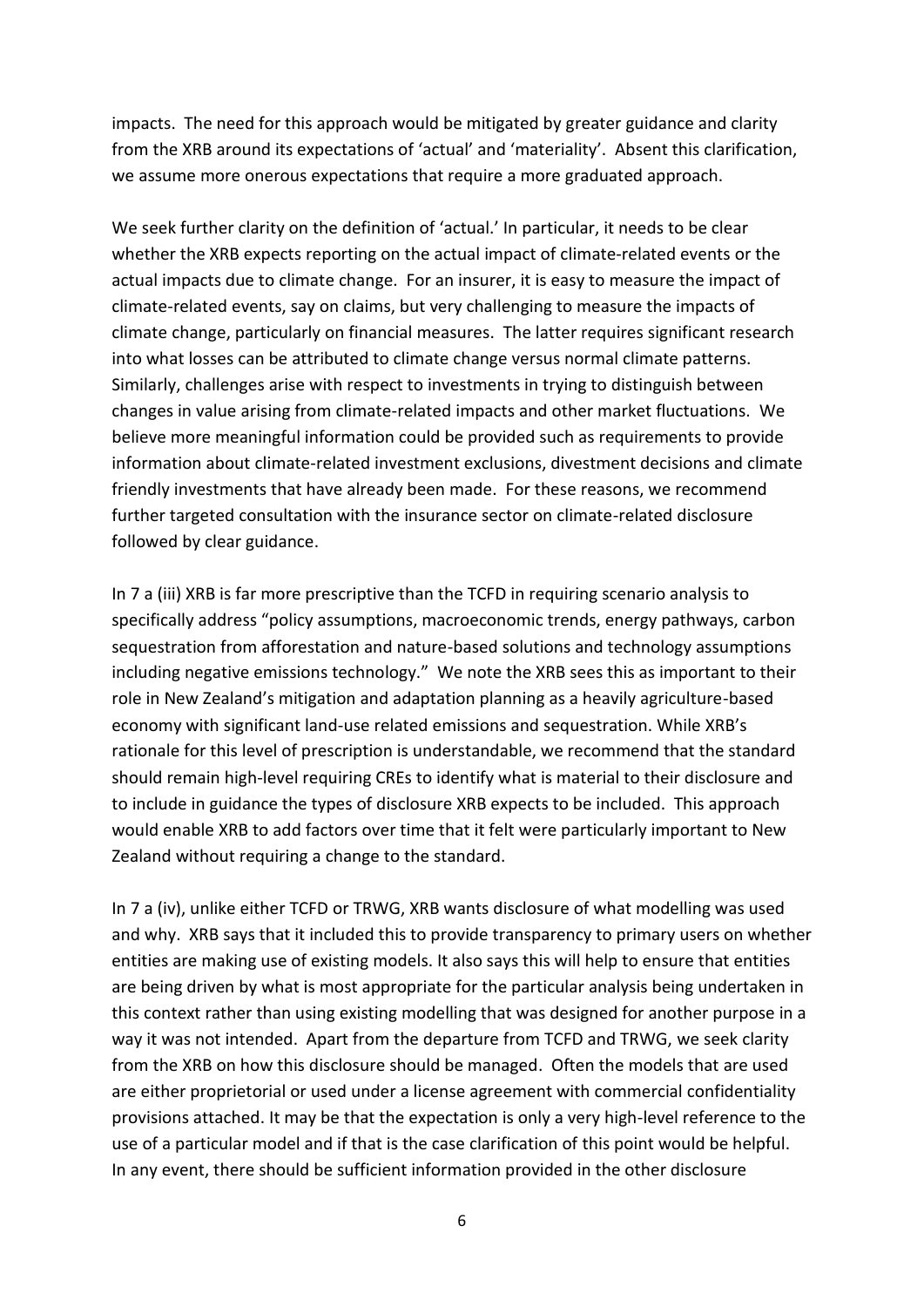requirements to inform primary users without the need to access the models themselves. We recommend the XRB provide guidance here to assist CREs to navigate the confidentiality issues.

# **Q2**. **Do you agree that a standalone disclosure describing an enterprise's business model and strategy is necessary?**

We agree that it is important for primary users to understand a CRE's business model as it provides context for the disclosures it is making. We note that in its deep dive consultation sessions the XRB said saw little difference between disclosure of businesses as used by the TCFD and XRB's requirement to disclose an enterprise's business model. XRB's expectation is that standards will likely shift to business model terminology. We also note that the XRB said its expectations of disclosure were that CREs would be succinct and high-level. We support this approach.

**Q3. Do you agree that we should not prescribe which global mean temperature increase scenario(s) should be used to explore higher physical risk scenarios (such as 2.7°C and/or 3.3°C or by using Representative Concentration Pathways (RCP) such as RCP4.5 or 6), but rather leave this more open by requiring a 'greater than 2°C scenario'?**

ICNZ supports a flexible approach to the use of global mean temperature increases. ICNZ has adopted a sectoral approach to developing climate change scenarios and impact pathways and we believe other sectors should be able to adopt what is appropriate for their sector in providing meaningful short, medium and long-term scenarios. This balances primary users' needs for comparability across a sector and CREs' need to determine the scenarios that make most sense to them. We therefore support leaving the 2+ scenario open rather than prescriptive, as the XRB have proposed. If anything, we would suggest that the XRB ensures that scenarios are linked to the latest climate science. The recent release of the IPCC 6<sup>th</sup> Assessment Report is noteworthy as current trajectories suggest we could be at 1.5 degrees before the end of the current decade.

# **Q4. We do not require transition plans to be tied to any particular target such as net zero and/or 1.5°C, but that entities will be free to disclose this if they have done so. Do you agree or disagree?**

Comparability of transition plans is more achievable than comparability of scenario analysis and as such it is appropriate to facilitate this. In our view, transition plans should be in line with the government's policy of 1.5C, but the requirements do not need to stipulate this. In order to improve comparability, we recommend that if entities align their transition plan to a target, they disclose what target they have used.

## **Q5. Defined terms as currently described?**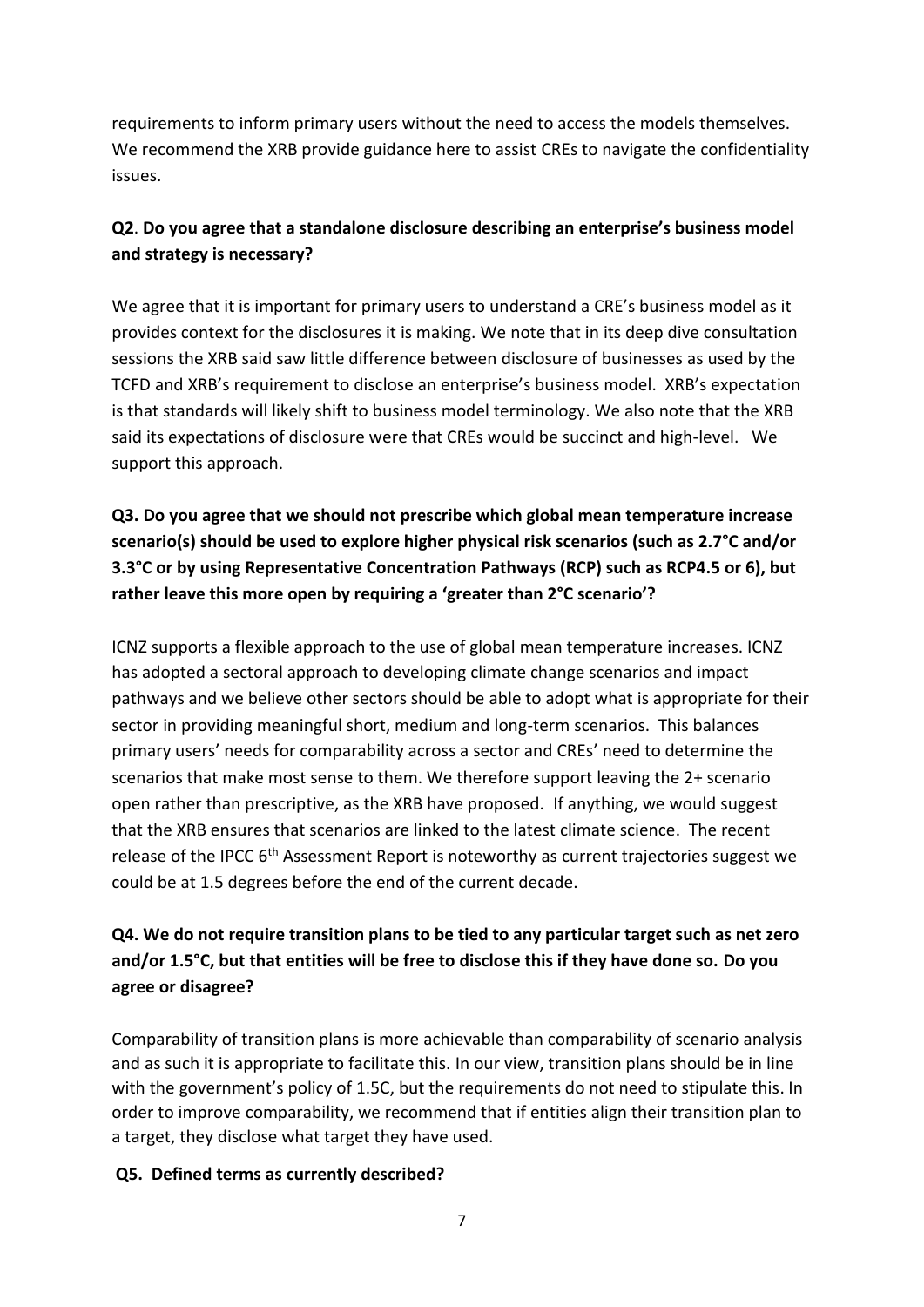We identify issues with the following defined terms in so far as these definitions when applied to the draft standard create more onerous reporting requirements which may not be necessary to meet primary users' needs.

**Actual** – as discussed above, it is critical greater clarity is provided on what XRB is requiring when it uses this term with respect to *actual impacts of climate-related risk* on strategy, financial planning and cash flows among other matters. It is not clear whether the XRB is asking CREs to report on all climate-related impacts or those associated with climate change. If it is the latter, then without requiring extensive scientific investigation, CREs will have to make assumptions about the extent they can attribute actual climate impacts to climate change. These points should be borne in mind also in the context of a CRE providing quantitative data which, when included in an annual report, must be capable of being evaluated for consistency by an external auditor as they must consider all information in a financial report. A further point of clarification is whether 'actual' refers to impacts that only occurred in the reporting year and not from previous years.

**Cash flows** – the definition used here requires CREs to report actual and potential impacts on cash flows as reflected in its statement of cash flows. Cash flows are explicitly quantitative measures. If the XRB's expectation is that quantitative data be disclosed on cash flows, then we suggest a graduated approach be taken to reporting financials (year one qualitative at a minimum, year two actual quantitative at a minimum and year three actual and potential quantitative).

### **Q6. First time adoption plans and relief for other disclosure requirements**

ICNZ supports the use of first-time adoption plans to assist CREs to step into this new reporting regime as capability and capacity is built up. The areas where adoption plans are proposed to apply are appropriate in our view because these are challenging areas for disclosure. We recommend however that first-time adoption provisions for transition plans and adaptation plans be aligned, so full disclosure of both be required in Year 2. Delaying adaptation by a year suggests it is less important than transition, and insurers know that the two must go hand in hand.

We refer to specific Scope 3 adoption provisions in question nine below.

### **Q7. Do the proposed metrics and targets meet primary user needs?**

We agree that the metrics and targets that are required to be disclosed in this section will meet primary users' needs where they are material. With respects to parts b) and c) relating to clarity, lack of ambiguity and comprehensiveness, we offer these comments.

We note an entity must present comparative information regarding the previous period for all amounts including metrics reported in the current period. When relevant to understanding the current period's climate-related disclosures an entity must also disclose comparative information for narrative and descriptive information.

For each metric reported in the current period an entity must disclose at least two years of comparative information to provide a basis for tracking progress. The requirement for two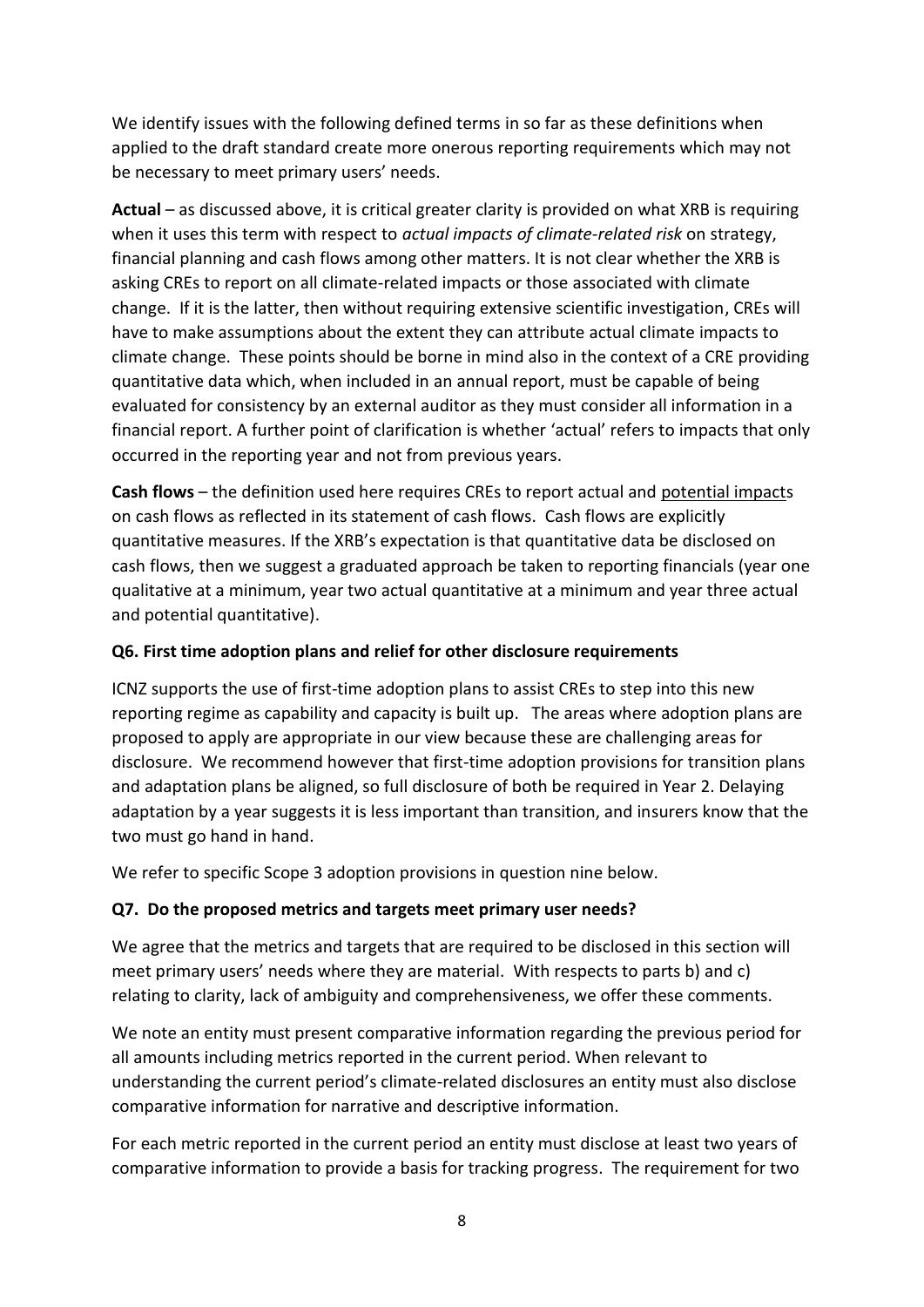years of historical data could discourage the introduction of new metrics and the enrichment of key metrics. In addition, the requirement to have this audited could also be a barrier to changing key metrics. We recommend that the XRB considers using a 'where possible' rather than 'must' requirement.

# **Q8. We have not specified industry-specific metrics. The guidance will direct preparers where to look for industry-specific metrics. Do you believe this is reasonable or do you believe we should include a list of required metrics by industry? If so, do you believe we should use TCFD recommendations or the TRWG Prototype?**

We believe it is preferable for industry sectors to develop the metrics that are appropriate for them. The general insurance sector is currently developing its scenario analysis and impact pathways and in undertaking this work recognise that a sector is far better equipped to determine the best metrics than for these to be determined by a standard setting body or other external organisation. We also acknowledge that each CRE will need to determine what it needs to disclose and can draw on the industry specific metrics as appropriate. So, we support the XRB's use of guidance to identify where industry specific metrics can be found as a reference point for primary users.

On reporting on emissions intensity, our understanding from the deep dive sessions the XRB hosted that there will be no prescription on how to measure emissions intensity. The general insurance sector would be free to determine what measure would be most appropriate for the sector. If this is the case, then it would allay our initial concerns around reporting on emissions intensity.

# **Q9. We will require disclosure of scope 3 value chain emissions as part of this standard. Are there areas (particularly in your scope 3 value chain) where there are impediments to measuring at present? If so, what are these areas and when do you think it might be possible to measure these areas?**

We support the aim of disclosing Scope 3, but request it is highlighted very clearly the need for users and CREs to understand the uncertainty, and by necessity the incomplete picture, in various categories of Scope 3 reporting until such time as good practice matures.

As noted, we have identified above impediments to reporting Scope 3 underwriting emissions. No accepted methodology exists yet on measuring underwriting emissions. This opens the door to wide interpretation and variability that would not be useful for primary users. So, guidance is required as a starting point, and a first-time adoption provision is suggested above.

Scope 3 emissions reporting is still maturing, and the methodologies for Category 15 are immature or in the case of underwriting are not yet available. We note a thorough methodology is in development by the Partnership for Carbon Accounting Financials, but it is currently limited to only general insurance commercial lines. This is due in late 2022 but until that point it will be difficult to understand the burden involved in estimating emissions.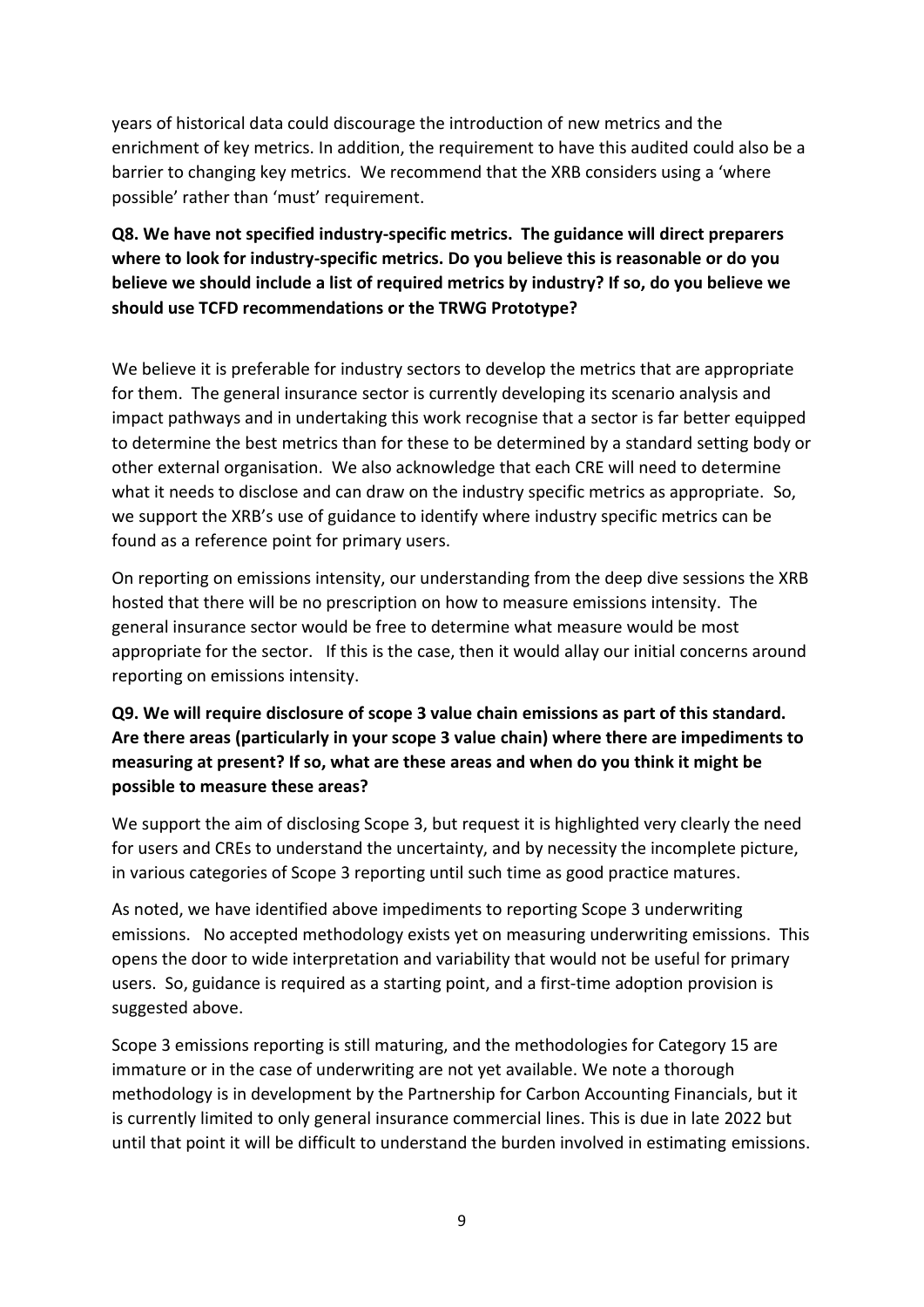A limited amount of extra time to develop meaningful data collection and methodology approaches would lead to a more beneficial outcome.

For those with international parents, the requirement for full value chain emissions reporting presents additional risks and challenges around accuracy and consistency of reporting across jurisdictions.

That said, it is important to note that a number of our members have been reporting GHG Scope 1 and 2, and aspects of scope 3, for many years now – with well-established data collection and methodologies. Supply Chain emissions have been on the radar for a while, and methodologies exist for their calculation - though there is still significant work for CREs to do to calculate and report on this category of Scope 3.

We propose a first-time adoption provision to be taken to disclosing Scope 3 emissions for underwriting until an appropriate standard has been released and sufficient time is allowed to adopt it. We would envisage a description in the first climate statement of the measures being taken to report on Scope 3 emissions, the limitations to being able to report and how these challenges will be addressed. This would be followed by qualitative reporting and quantitative measures being required in subsequent years as a standard becomes available. Unless an adoption provision is provided, there will be insufficient value to primary users because if insurers are just providing a best guess in year one, it will be impossible to compare one entity with another, or to rely on the accuracy of the data in any meaningful way.

**Q10. Paragraphs 8, 9 and 10 contain specific requirements relating to the disclosure of GHG emissions to facilitate the conduct of assurance engagements in line with the requirement of section 461ZH of the Financial Markets Conduct Act. Do you have any observations or concerns about these proposed requirements?**

Our concerns relate to reporting GHG Scope 3 emissions for insurance underwriting are as noted above. In addition, it would be helpful if XRB could clarify its requirements for inventory reporting. XRB have implied that a new report may not be required to be created if GHG emissions for the NZ entities and methodology/assumptions are already captured in an existing document. This should be made clearer, as a reading of the requirements implies that a completely standalone GHG inventory report is required.

### **Q11. Views on defined terms**

**Interim target** – should read "Refers to a short-term or medium-term milestone between the organization's long-term target and current period"

**Scope 1 - All direct GHG emissions**. The TCFD further defines scope 1 as 'Scope 1 GHG emissions are direct emissions from owned or controlled sources.'. Ownership and control are an important part of the Scope 1 definition, especially in relation to accounting for the emissions of subsidiary businesses. We recommend that XRB aligns with the TCFD definition of scope 1 emissions.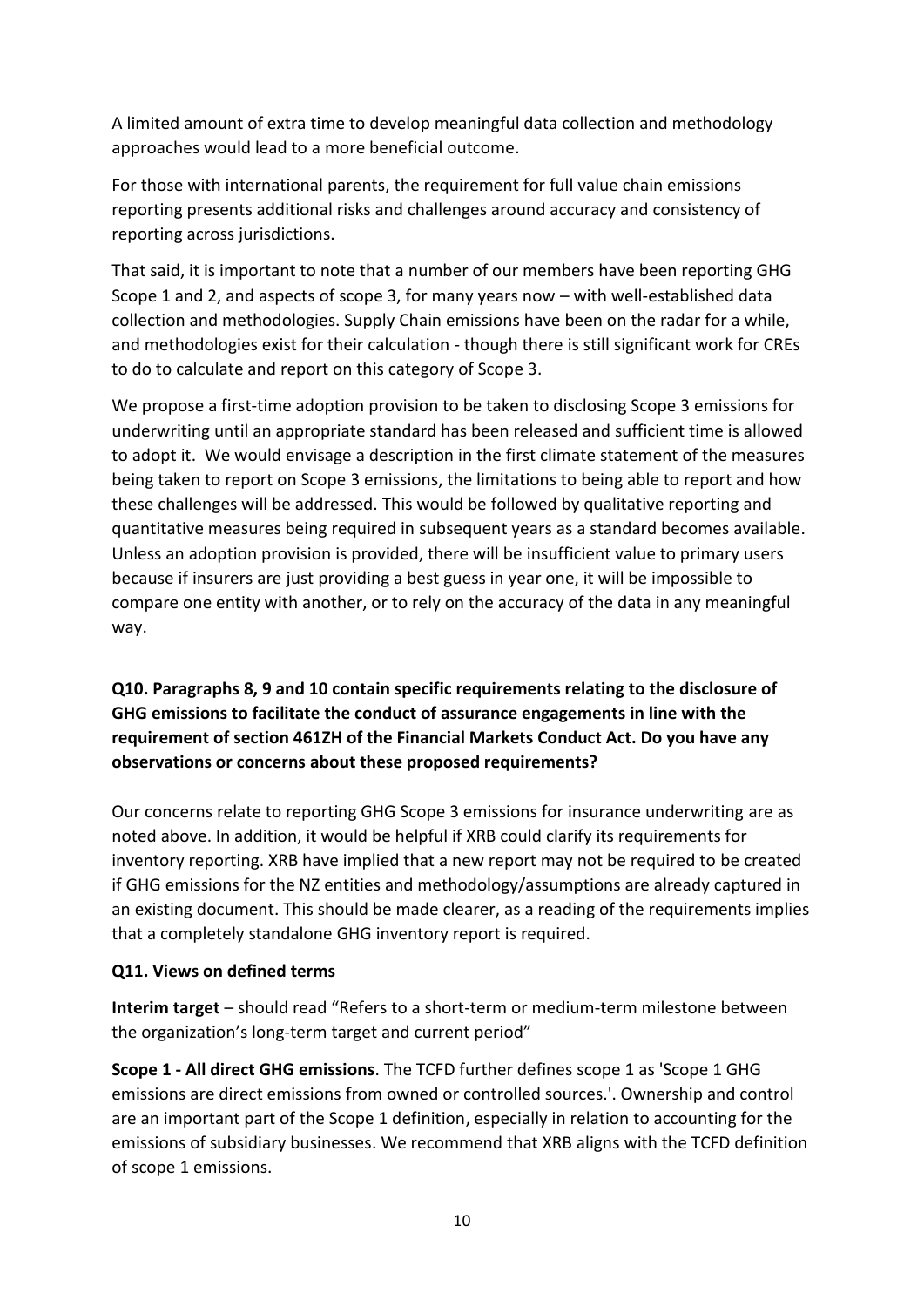## **Q12. The XRB has proposed not providing first-time adoption provisions for the Metrics and Targets section of NZ CS 1?**

As noted, we recommend a first-time adoption provision as described above be provided for insurance underwriting with respect to Category 15 Scope 3 emissions reporting.

## **Q13. The XRB proposes that the minimum level of assurance for GHG emissions be set at limited assurance. Do you agree?**

We support Limited Assurance. This is necessary to inform primary users of the disclosure being presented to them so they can exercise appropriate judgement. The XRB should clarify whether assurance over a group's GHG data, for instance, its Australian and New Zealand entities assured together is sufficient, or whether the New Zealand entity has to have separate assurance.

### **Q14. The XRB has proposed a definition of material (Information is material if omitting, misstating, or obscuring it could reasonably be expected to influence decisions that primary users make on the basis of their assessments of an entity's enterprise value across all time horizons, including the long term). Do you agree with this definition? Why or why not?**

We note the question actually summarises quite briefly what the XRB actually says about materiality. We take this opportunity to address the totality of what the XRB says on the subject as it does raise questions about the breadth and detail of what is expected to be disclosed and creates a tension around the disclosure of confidential information. Also, as XRB notes, all disclosures - and there are many to make in relation to the standard and assessing a CRE's enterprise value – require materiality judgements to be made. Equally, these are judgements primary users will have to make which begs the question whether the approach XRB has taken will assist them to do that. We recommend that XRB review its definition of materiality with a view to simplifying the guidance language.

Alternatively, or in addition, the XRB could consider providing more specific definitions of materiality in relation to the Strategy and separately the Metrics & Targets section.

To the question asked, exercising judgement about what is omitted across all time horizons when some of those time horizons are long-term is problematic. Primary users who specialise in long-term investments may have a quite different view of what should reasonably be expected to be disclosed. Yet CREs are expected to have a view on the characteristics of primary users. How does the CRE make a judgement about which primary users' needs to satisfy? Further, would omitting information create a liability on a CRE either now or at a future date?

It is not clear either whether a CRE must provide an explanation for every judgement it makes not to disclose because it judges it to be immaterial. Nor is it clear with respect to this obligation how the CREs realises it has not met a primary users' expectations of disclosure nor how the primary user would know there is non-disclosure. We note the XRB's observation that what is material could include matters that are nil or close to zero.

We also note the breadth of materiality which includes "the full range of possible outcomes and the likelihood of the possible outcomes within that range" on an entity's enterprise value including over the long-term. The words underlined go to our contention that the